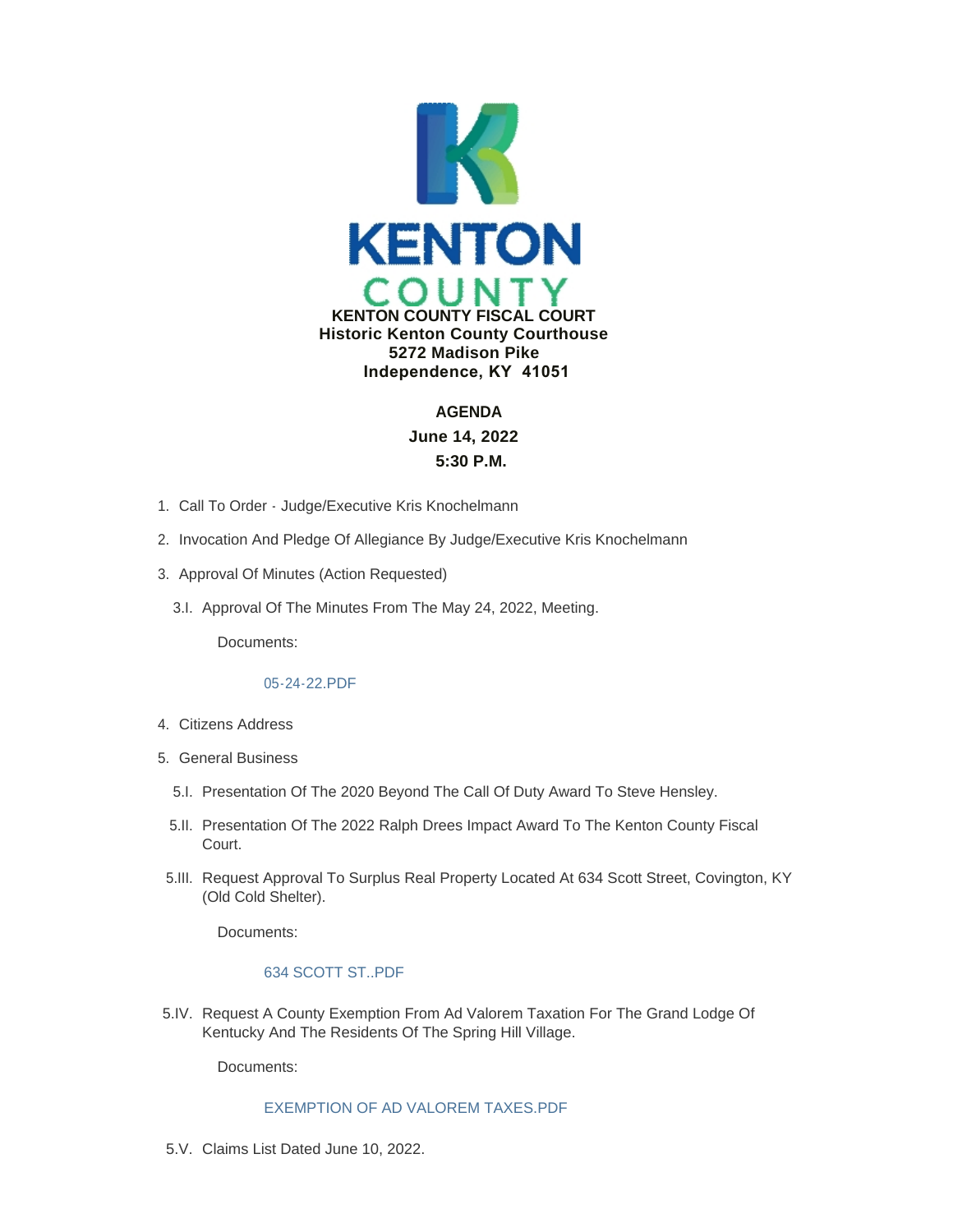Documents:

### [CLAIMS LIST 06-10-22.PDF](https://www.kentoncounty.org/AgendaCenter/ViewFile/Item/2757?fileID=3989)

- 6. Ordinances
	- 6.I. Ordinance 226.03 Second Reading (Action Requested) An Ordinance Of The Kenton County Fiscal Court Relating To The Approval And Adoption Of The Kenton County Fiscal Court Budget For The Fiscal Year 2022-2023.

Documents:

# [ORDINANCE 226.03 BUDGET ORDINANCE FY2023 1ST READING.PDF](https://www.kentoncounty.org/AgendaCenter/ViewFile/Item/2755?fileID=3930) [ATTACHMENT FOR ORDINANCE 226-03 FORMATTED BUDGET FY2023](https://www.kentoncounty.org/AgendaCenter/ViewFile/Item/2755?fileID=3931)  FOR 1ST READING.PDF

6.II. Ordinance 226.04 - First Reading (No Action Needed) An Ordinance Amending Kenton County Ordinance No. 226.02 Relating To The Collection Of Per Diem Charges And Processing/Booking Fees For Prisoners Of The Kenton County Detention Center.

Documents:

# [ORDINANCE 226.04 JAIL FEES.PDF](https://www.kentoncounty.org/AgendaCenter/ViewFile/Item/2791?fileID=3991)

- 7. Resolutions (Action Requested)
	- 7.I. Resolution No. 22-01K (Action Requested) A Resolution For The Kenton County Fiscal Court Concerning Fiscal Year Budget Adjustments.

Documents:

# [RESOLUTION 22-01K BUDGET ADJUSTMENT.PDF](https://www.kentoncounty.org/AgendaCenter/ViewFile/Item/2756?fileID=3990)

7.II. Resolution No. 22-16 (Action Requested) A Resolution For The Kenton County Fiscal Court Approving And Adopting The Compensation Rates And Pay Scales For The Kenton County Employees, And Authorizing The County Treasurer To Pay The Rates On Scheduled Pay Days.

Documents:

[RESOLUTION 22-16 PAYSCALE.PDF](https://www.kentoncounty.org/AgendaCenter/ViewFile/Item/2762?fileID=3938) [JULY 3 2022 PAYROLL INCREASE 6 PERCENT ALPHA.PDF](https://www.kentoncounty.org/AgendaCenter/ViewFile/Item/2762?fileID=3961) [EMPLOYEE PAY SCALE FY 2022-2023 FINAL.PDF](https://www.kentoncounty.org/AgendaCenter/ViewFile/Item/2762?fileID=4015)

7.III. Resolution No. 22-17 (Action Requested) A Resolution Of The Kenton County Fiscal Court Sponsoring A Proposed Text Amendment And Authorizing The County Administrator To Submit A Text Amendment Application To The Kenton County Planning Commission.

Documents:

# [RESOLUTION 22-17 RESOLUTION KCZR ECP TEXT AMENDMENT.PDF](https://www.kentoncounty.org/AgendaCenter/ViewFile/Item/2775?fileID=3954)

7.IV. Resolution No. 22-18 (Action Requested) A Resolution Of The Kenton County Fiscal Court Consenting To The Closure Of A Public Way To Include Portions Of Monterey Street And An Unnamed Alley.

Documents: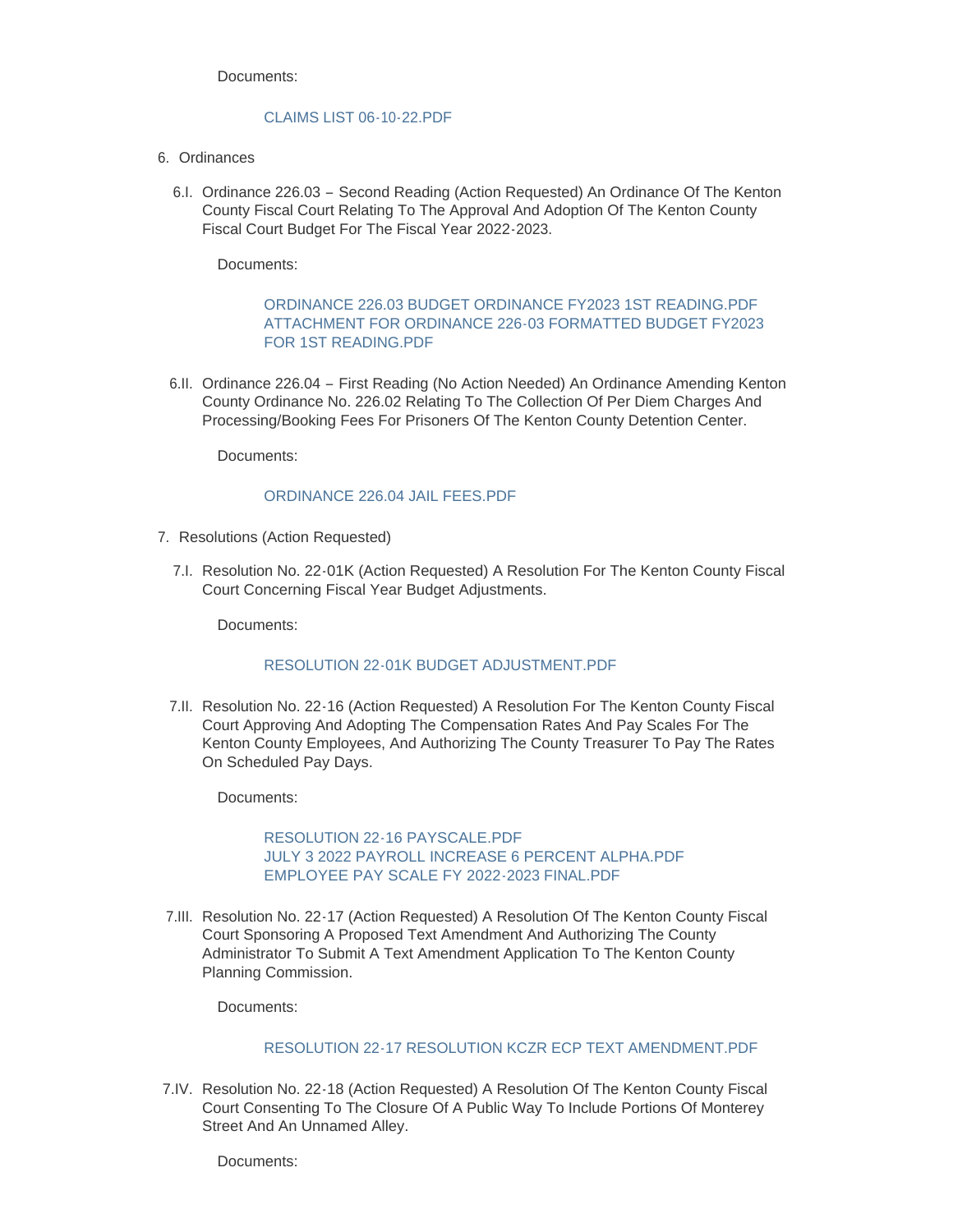[RESOLUTION 22-18 CLOSURE OF PUBLIC WAY.PDF](https://www.kentoncounty.org/AgendaCenter/ViewFile/Item/2807?fileID=4008) [RESOLUTION 22-18 KC-ST. E ROW CLOSING - EXHIBITS.PDF](https://www.kentoncounty.org/AgendaCenter/ViewFile/Item/2807?fileID=4009) [CONSENT TO CLOSE PARCEL - KENTON COUNTY KY 2.PDF](https://www.kentoncounty.org/AgendaCenter/ViewFile/Item/2807?fileID=4010)

- Consent Agenda (Action Requested) 8.
	- Exhibit No. 22-71 Request Approval To Surplus The House Located At 3549 Mills Road, 8.I. Covington, KY 41051.

Documents:

### [EXHIBIT 22-71 SURPLUS MEMO - MILLS PARK HOUSE.PDF](https://www.kentoncounty.org/AgendaCenter/ViewFile/Item/2758?fileID=3932)

Exhibit No. 22-72 Request Approval Of An Agreement With KYTC For The Public Works 8.II. Department To Maintain Rural Secondary And Other Routes In Kenton County.

Documents:

#### [EXHIBIT 22-72 RURAL SECONDARY ROADS.PDF](https://www.kentoncounty.org/AgendaCenter/ViewFile/Item/2759?fileID=3934)

Exhibit No. 22-73 Request Approval Of An Agreement With KYTC For The Public Works 8.III. Department To Perform Snow And Ice Removal Operations On Specific Routes

Documents:

#### [EXHIBIT 22-73 SNOW AND ICE REMOVAL.PDF](https://www.kentoncounty.org/AgendaCenter/ViewFile/Item/2760?fileID=3935)

Exhibit No. 22-74 Request Approval To Surplus A Protainer Trailer For The Kenton 8.IV. County Fleet Department.

Documents:

#### [EXHIBIT 22-74 FLEET SURPLUS.PDF](https://www.kentoncounty.org/AgendaCenter/ViewFile/Item/2764?fileID=3939)

Exhibit No. 22-75 Request That The Authority For Executing Vehicle Titles And Other 8.V. Vehicle Purchases And/Or Sales Documentation For All Program Vehicles/Equipment Be Delegated To Scott McClain, Fleet Services Supervisor Or Nick Hendrix, Director Of Public Works.

Documents:

#### [EXHIBIT 22-75 MEMORANDUM VEHICLE AND EQUIPMENT TITLE](https://www.kentoncounty.org/AgendaCenter/ViewFile/Item/2765?fileID=3940)  SIGNATURE AUTHORIZATION.PDF

8.VI. Exhibit No. 22-76 Request Approval Of A One-Year Agreement With PhishingBox For Phishing And Social Engineering Training Software For The Technology Service Department.

Documents:

# [EXHIBIT 22-76 PHISHING BOX CONTRACT.PDF](https://www.kentoncounty.org/AgendaCenter/ViewFile/Item/2770?fileID=3944)

Exhibit No. 22-77 Request Approval Of The Annual Service Level Agreements For The 8.VII. Kenton County Technology Services Department Provided To The Following Agencies: Kenton County Clerk, Northern Kentucky Drug Strike Force, Kenton County Detention Center, Kenton County Sheriff's Office, Kenton County Dispatch, Kenton County PVA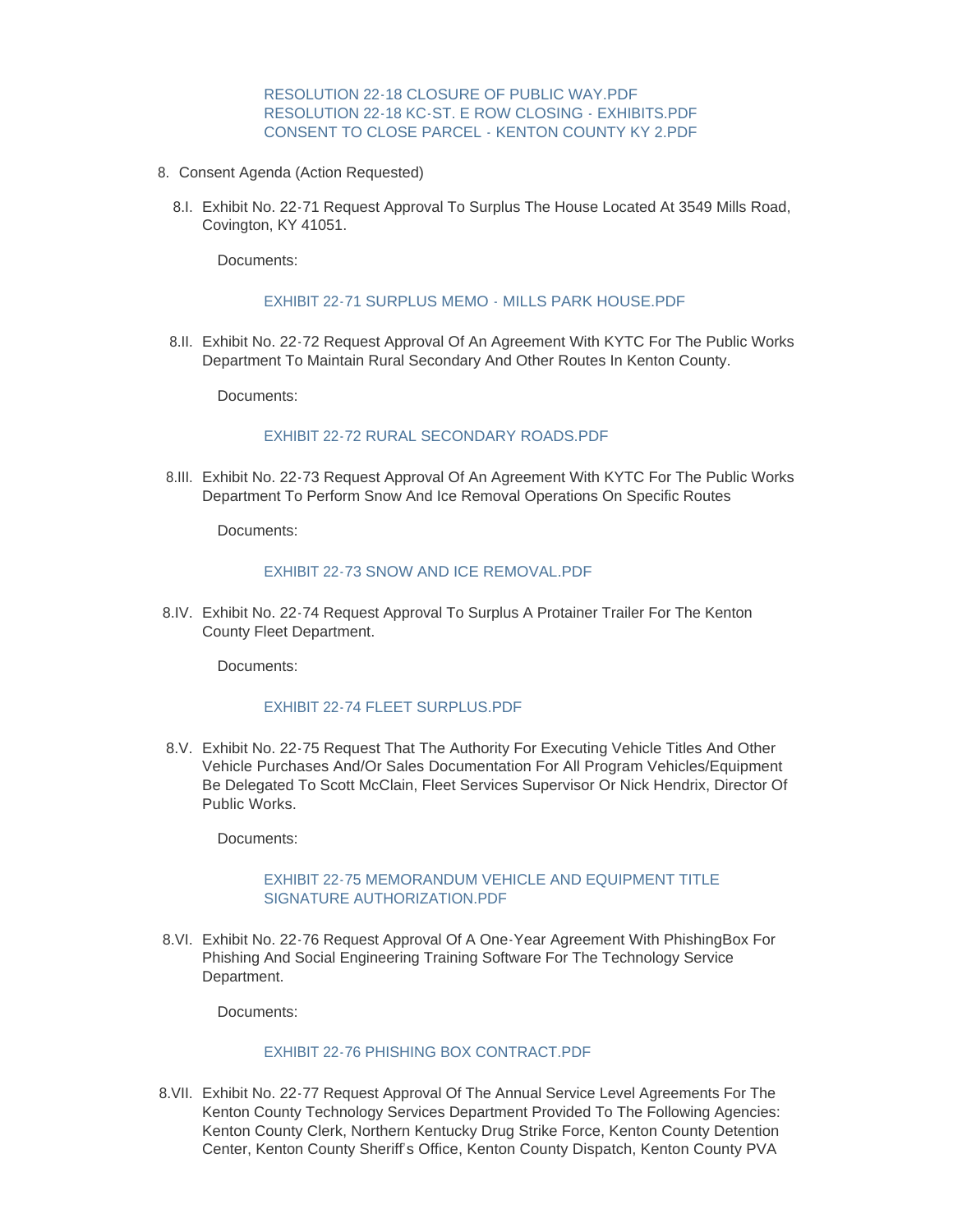And The Kenton County Attorney.

Documents:

# EXHIBIT 22-77 MEMO - [2022 SERVICE LEVEL AGREEMENTS.PDF](https://www.kentoncounty.org/AgendaCenter/ViewFile/Item/2772?fileID=3950) [EXHIBIT 22-77 SERVICE LEVEL AGREEMENTS.PDF](https://www.kentoncounty.org/AgendaCenter/ViewFile/Item/2772?fileID=4005)

8. VIII. Exhibit No. 22-78 Request Approval Of The Contract Addendum With C-Forward For IT Services For The Kenton County Technology Services Department.

Documents:

# [EXHIBIT 22-78 C-FORWARD CONTRACT RENEWAL FY23.PDF](https://www.kentoncounty.org/AgendaCenter/ViewFile/Item/2773?fileID=3998) EXHIBIT 22-78 K 2022 ADDENDUM SUPPORT HOURS CONTRACT PDF

8.IX. Exhibit No. 22-79 Request Approval Of An Interlocal License Agreement Between The Kenton County Property Valuation Administrator, "Licensor" And Planning And Development Services Of Kenton County, Sanitation District 1, Northern Kentucky Water District And The Kenton

Documents:

# [EXHIBIT 22-79 INTERLOCAL LICENSE AGREEMENT.PDF](https://www.kentoncounty.org/AgendaCenter/ViewFile/Item/2774?fileID=4014)

Exhibit No. 22-80 Request Approval Of The Bid From Eaton Asphalt For Parking Ling 8.X. Reconstruction For The Parking Lot At The Kenton County Public Works Department.

Documents:

# [EXHIBIT 22-80 PARKING LOT RECONSTRUCTION AT PW.PDF](https://www.kentoncounty.org/AgendaCenter/ViewFile/Item/2776?fileID=3955)

9. Exhibit No. 22-81 Request Approval Of The Property, Casualty, Liability And Worker's Compensation Insurance With KACO And Princeton, Including TPA Services With Davies.

Documents:

[EXHIBIT 22-81 MEMO FOR RENEWAL ON PROPERTY AND LIABILITY](https://www.kentoncounty.org/AgendaCenter/ViewFile/Item/2777?fileID=3958)  INSURANCE SIGNATURE 6.2022.PDF [EXHIBIT 22-81 WC, PROPERTY AND LIABILITY INSURANCE PROPOSAL](https://www.kentoncounty.org/AgendaCenter/ViewFile/Item/2777?fileID=3956)  EMAIL 6.2022.PDF [EXHIBIT 22-81 PROPERTY AND LIABILITY INSURANCE PREMIUM](https://www.kentoncounty.org/AgendaCenter/ViewFile/Item/2777?fileID=3957)  HISTORY.PDF EXHIBIT 22-81 DAVIES - [KENTON COUNTY RENEWAL JULY 2022 TO JUNE](https://www.kentoncounty.org/AgendaCenter/ViewFile/Item/2777?fileID=3960)  2023.PDF EXHIBIT 22-81 KENTON COUNTY INSURANCE PDE [EXHIBIT 22-81 KENTON COUNTY FC - PROPERTY AND LIABILITY INSURANCE](https://www.kentoncounty.org/AgendaCenter/ViewFile/Item/2777?fileID=3993)  PREMIUM COST AND COVERAGE FOR 7-1-22 TO 7-1-23 (002).PDF

- 10. Executive Orders
	- 10.I. Executive Order 22-69 (Action Requested) An Executive Order Relating To The Fiscal Court Ratifying The Appointment Of Andrew Kelsay As A Shelter Manager For The Kenton County Animal Services Department.

Documents: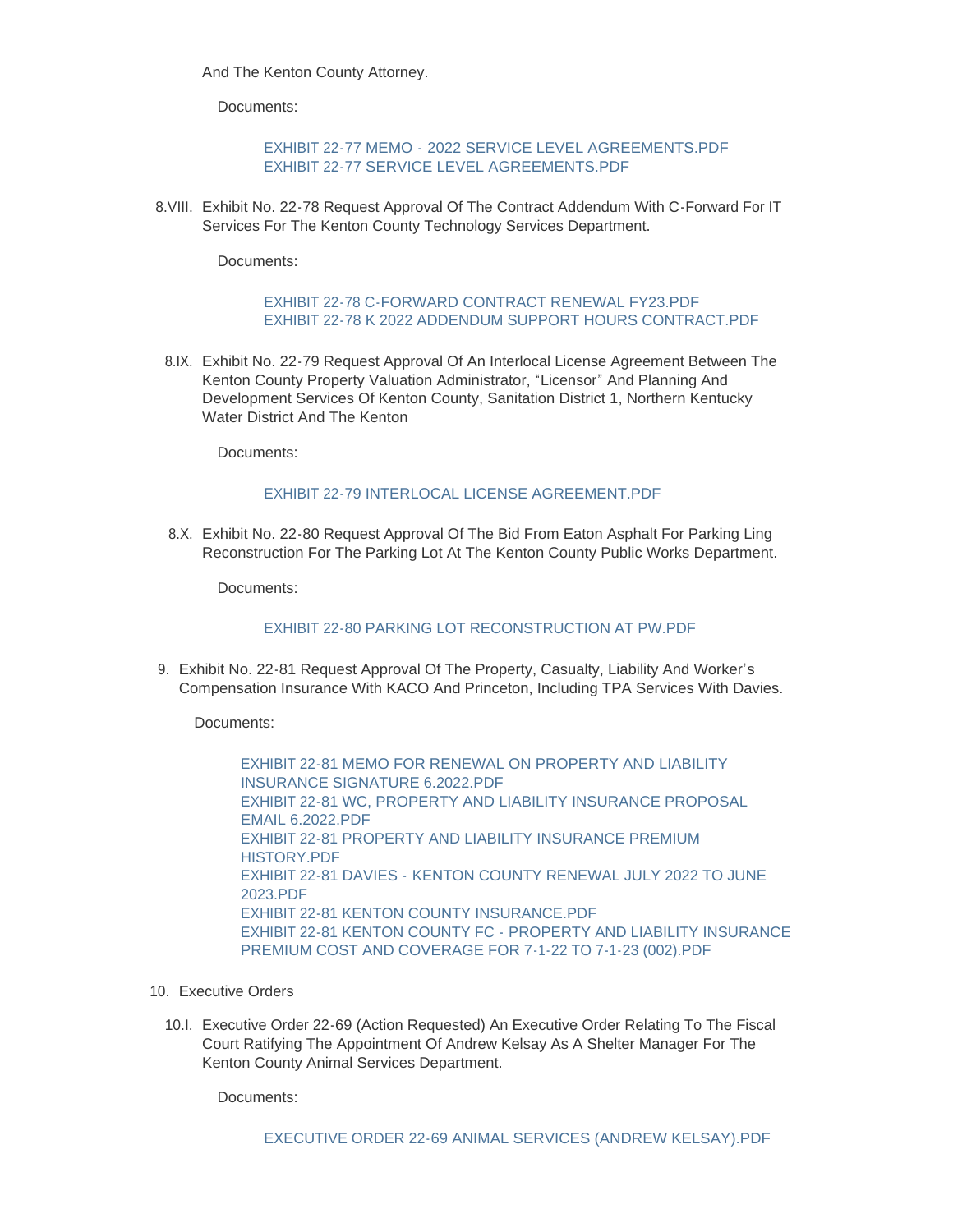10.II. Executive Order 22-70 (Action Requested) An Executive Order Relating To The Fiscal Court Appointing Dr. Larry Kendall To The Local Board Of Health

Documents:

### [EXECUTIVE ORDER 22-70 NKIHD \(DR. LARRY KENDALL\).PDF](https://www.kentoncounty.org/AgendaCenter/ViewFile/Item/2769?fileID=3943)

10.III. Executive Order 22-71 (Action Requested) An Executive Order Relating To The Fiscal Court Approving The Reorganization Of The Kenton County Parks And Recreation Department.

Documents:

[PARKS REORGANIZATION 2022.PDF](https://www.kentoncounty.org/AgendaCenter/ViewFile/Item/2771?fileID=3976) [EXECUTIVE ORDER 22-71 PARKS REORGANIZATION ADDITIONA PPT](https://www.kentoncounty.org/AgendaCenter/ViewFile/Item/2771?fileID=3977)  2022.PDF [PARKS AND RECREATION ORGANIZATIONAL CHART.PDF](https://www.kentoncounty.org/AgendaCenter/ViewFile/Item/2771?fileID=3978) [PUBLIC PARKS SERVICE TECHNICIAN I.PDF](https://www.kentoncounty.org/AgendaCenter/ViewFile/Item/2771?fileID=3979)

10.IV. Executive Order 22-72 (Action Requested) An Executive Order Relating To The Fiscal Court Approving The Appointment Of Cameron Lewis As A Fleet Service Technician For The Kenton County Public Works Department.

Documents:

### [EXECUTIVE ORDER 22-72 PUBLIC WORKS \(CAMERON LEWIS\).PDF](https://www.kentoncounty.org/AgendaCenter/ViewFile/Item/2788?fileID=3981)

10.V. Executive Order 22-73 (Action Requested) An Executive Order Relating To The Fiscal Court Approving The Retirement Of Steve Smith As An Engineering Services Assistant Lead For The Kenton County Public Works Department.

Documents:

# [EXECUTIVE ORDER 22-73 PUBLIC WORKS \(STEVE SMITH\).PDF](https://www.kentoncounty.org/AgendaCenter/ViewFile/Item/2787?fileID=3980)

10.VI. Executive Order 22-74 (Action Requested) An Executive Order Relating To The Fiscal Court Approving The Promotion Of Zach Lawson From A Dispatcher 1, G5-1 To A Dispatcher 1, G5-2 For The Kenton County Emergency Communications Department.

Documents:

# [EXECUTIVE ORDER 22-74 EMERGENCY COMMUNICATIONS \(ZACHARY](https://www.kentoncounty.org/AgendaCenter/ViewFile/Item/2790?fileID=4016)  LAWSON).PDF

10.VII. Executive Order 22-75 (Action Requested) An Executive Order Relating To The Fiscal Court Approving The Retirement Of Joe Shriver As The County Administrator/Deputy Judge Executive For The Judge/Executive's Office.

Documents:

# [EXECUTIVE ORDER 22-75 JUDGE EXECUTIVE OFFICE \(JOE SHRIVER.PDF](https://www.kentoncounty.org/AgendaCenter/ViewFile/Item/2784?fileID=3982)

10. VIII. Executive Order 22-76 (Action Requested) An Executive Order Relating To The Fiscal Court Approving The Resignation Of Jacob Lawson As An Animal Control Officer For The Kenton County Animal Services Department.

Documents: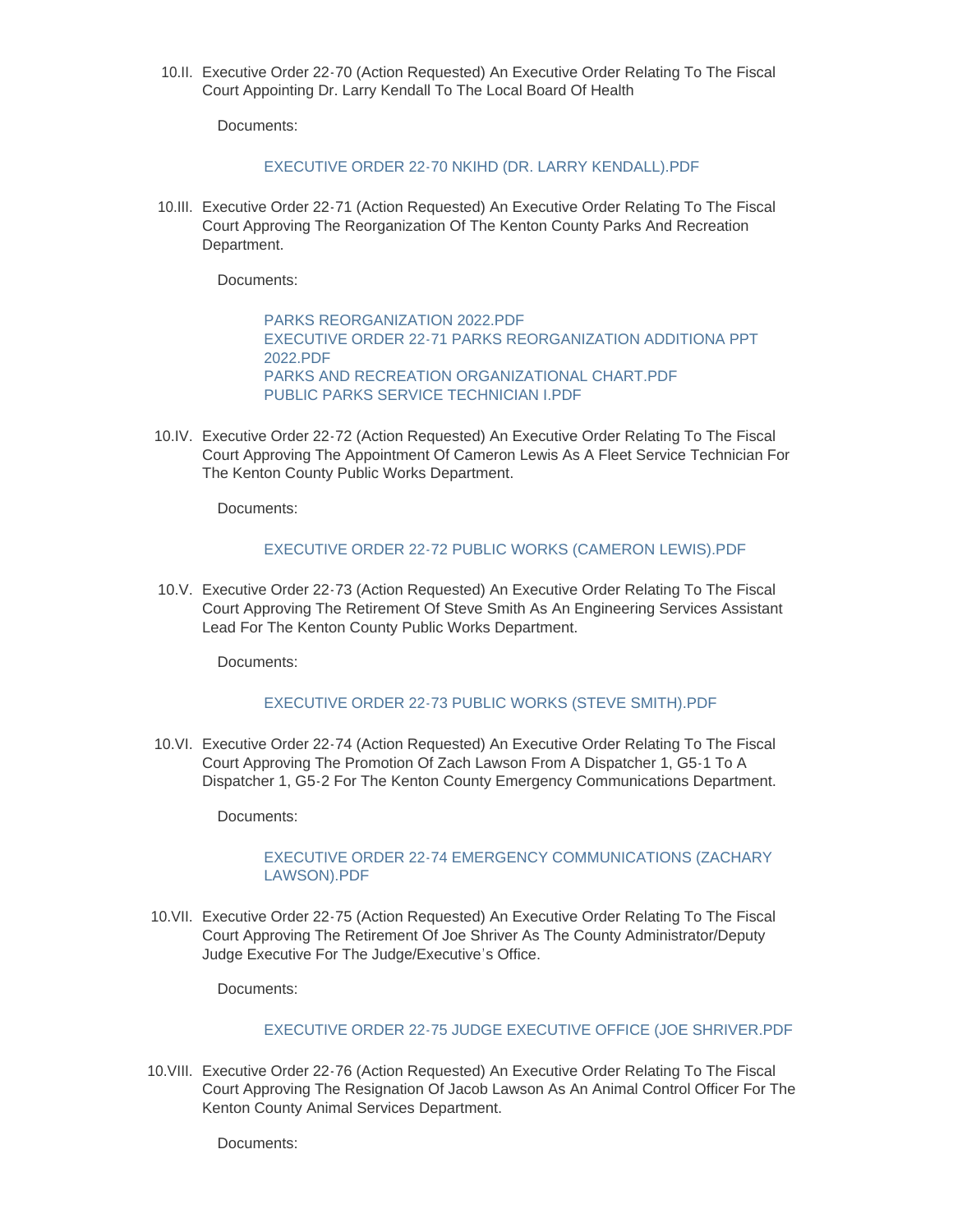### [EXECUTIVE ORDER 22-76 ANIMAL SERVICES \(JACOB LAWSON\).DOC](https://www.kentoncounty.org/AgendaCenter/ViewFile/Item/2783?fileID=3987)

10.IX. Executive Order 22-77 (Action Requested) An Executive Order Relating To The Fiscal Court Approving The Appointment Of Tanner Donaldson As A Seasonal Laborer For The Kenton County Parks Department.

Documents:

# [EXECUTIVE ORDER 22-77 PARKS DEPARTMENT \(TANNER](https://www.kentoncounty.org/AgendaCenter/ViewFile/Item/2782?fileID=3984)  DONALDSON).PDF

10.X. Executive Order 22-78 (Action Requested) An Executive Order Relating To The Fiscal Court Approving The Resignation Of Brian Jones As A Police Officer For The Kenton County Police Department.

Documents:

# [EXECUTIVE ORDER 22-78 POLICE DEPARTMENT \(BRIAN JONES\).PDF](https://www.kentoncounty.org/AgendaCenter/ViewFile/Item/2780?fileID=4003)

10.XI. Executive Order 22-79 (Action Requested) An Executive Order Relating To The Fiscal Court Approving The Resignation Of Hope Edelbroich As A Shelter Technician For The Kenton County Animal Services Department.

Documents:

### [EXECUTIVE ORDER 22-79 ANIMAL SERVICES \(HOPE EDELBROICH\).PDF](https://www.kentoncounty.org/AgendaCenter/ViewFile/Item/2779?fileID=4002)

Executive Order 22-80 (Action Requested) An Executive Order Relating To The Fiscal 10.XII. Court Approving The Reorganization Of The Human Resources Department For The Judge/Executive's Office.

Documents:

# [EXECUTIVE ORDER 22-80 HUMAN RESOURCES OFFICE REORG.PDF](https://www.kentoncounty.org/AgendaCenter/ViewFile/Item/2778?fileID=4004) [HR GENERALIST-RECRUITER 05.2022.PDF](https://www.kentoncounty.org/AgendaCenter/ViewFile/Item/2778?fileID=3968) [HUMAN RESOURSES GENERALIST RECRUITER DESCRIPTION.PDF](https://www.kentoncounty.org/AgendaCenter/ViewFile/Item/2778?fileID=3969)

10.XIII. Executive Order 22-81 (Action Requested) An Executive Order Relating To The Fiscal Court Approving The Reorganization Of The Public Works Department.

Documents:

# [EXECUTIVE ORDER 22-81 PW REORGANIZATION \(06-14-22\).PDF](https://www.kentoncounty.org/AgendaCenter/ViewFile/Item/2789?fileID=4000) [ATTACHMENT FOR EXECUTIVE ORDER 22-81 PUBLIC WORKS -](https://www.kentoncounty.org/AgendaCenter/ViewFile/Item/2789?fileID=4001) 2ND 2022 REORG - REVISED 6-10-2022.PDF

- 11. Administrative Reporting
	- 11.I. Ashley Hawks Emergency Communications
	- 11.II. Jailer Marc Fields Detention Center
- 11.III. Chief Spike Jones Police Department
- 11.IV. Steve Hensley Emergency Management
- 11.V. Roy Cox Treasurer